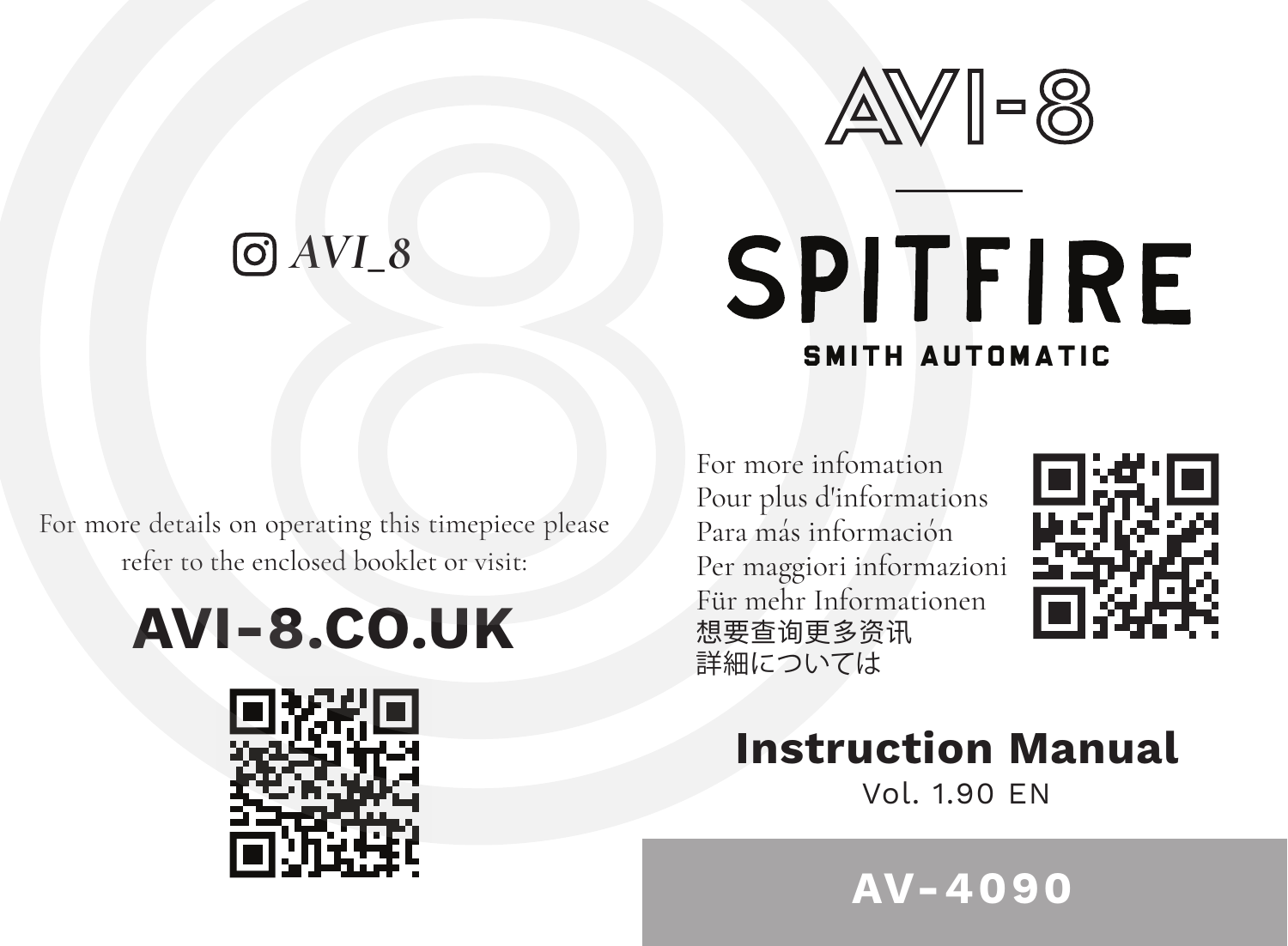### **AUTOMATIC WATCH**

This timepiece is equipped with a self-winding Mechanical Automatic movement.

#### **It does not need a battery.**

It is powered by the motions of the user's own wrist during the wear of the watch. You may also choose to wind the watch manually.



For more details on operating this timepiece please refer to the enclosed booklet or visit:

## **AVI-8.CO.UK**



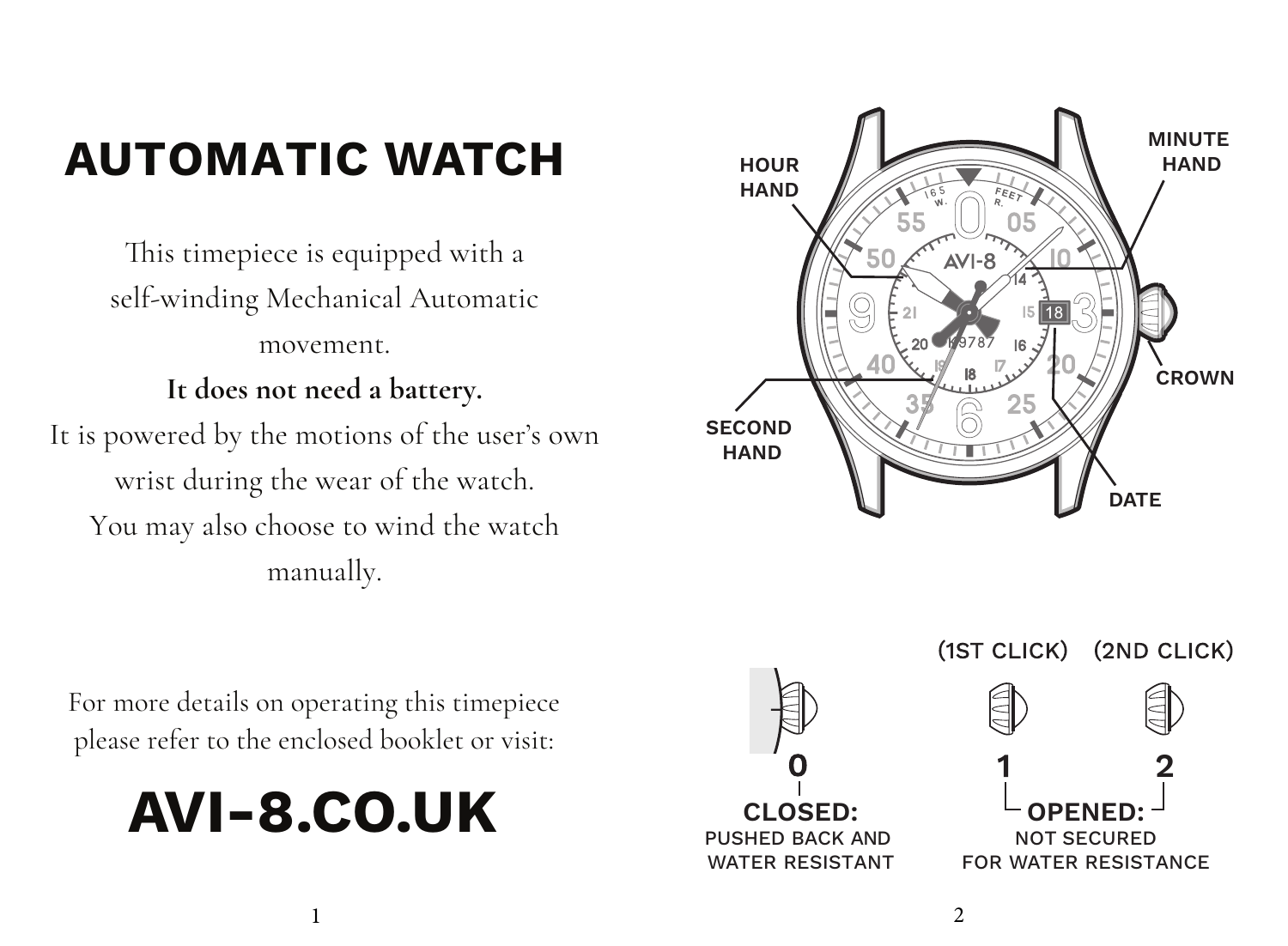### **Before you use this watch, it is recommended that you manually wind the mainspring to start it moving.**

This watch is an automatic watch equipped with a manual winding mechanism.

#### **WINDING THE MAINSPRING**



When it is in position [**0**], turn the crown clockwise to wind. Wind 5-10 times and it will start to move naturally after shaking slightly.

\* This watch MUST be worn for at least 8 (Eight) hours each day to ensure it is fully wound. An automatic watch will only wind when the watch is on your wrist and your arm moves. Winding the watch by the crown will put power on the spring but not enough to allow the watch to function fully. If your watch stops overnight or loses time it means it is not being fully wound.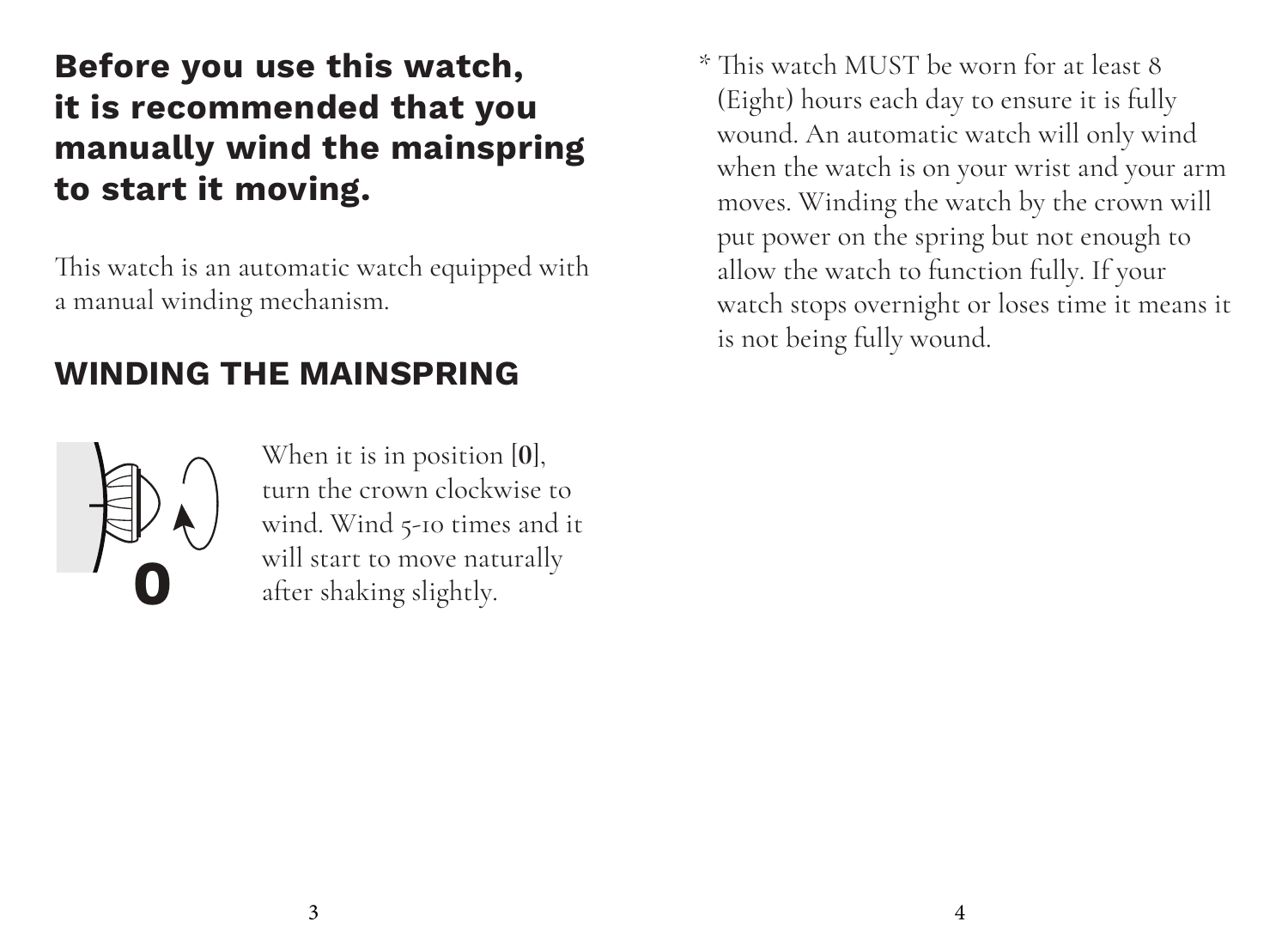### **HOW TO SET THE TIME**

- 1. Pull the crown out to position [2]-(2nd click).
- 2. Turn the crown clockwise to set the correct time.
- 3. Push the crown in.



- **HOW TO SET THE DATE**
- 1. Pull the crown out to position [1]-(1st click).
- 2. Turn the crown anti-clockwise to set the correct date.
- 3. Push the crown in.



\* Take A.M./P.M. into consideration when setting the hour and minute hands to the desired time.

\* Do not set the date between 9:00 P.M. and 4:00 A.M.